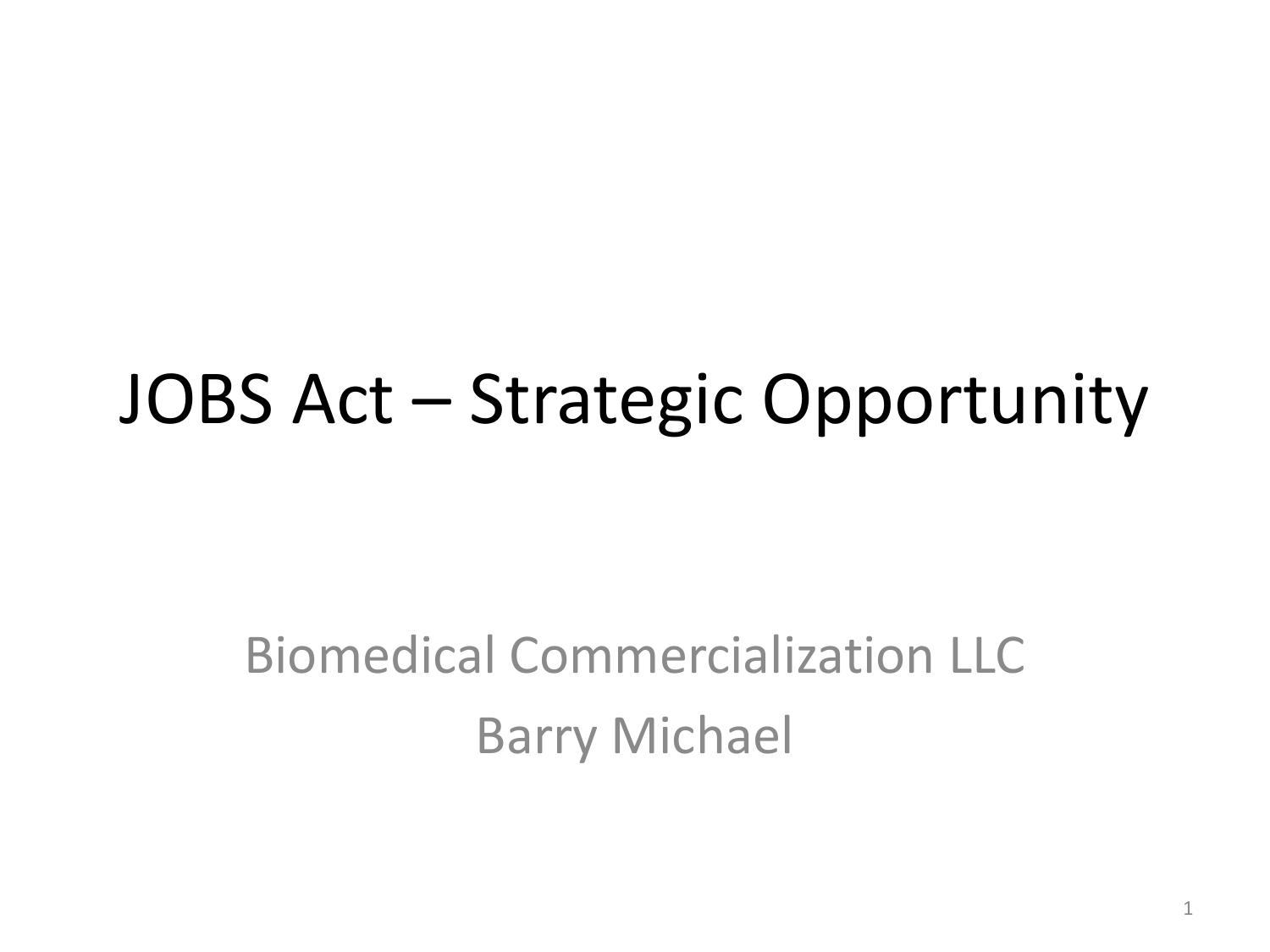#### Past Personal Lessons:

Wharton – Strategy can start on the back of an envelope.

Bloodborne Pathogens Standard-Carefully study the actual document.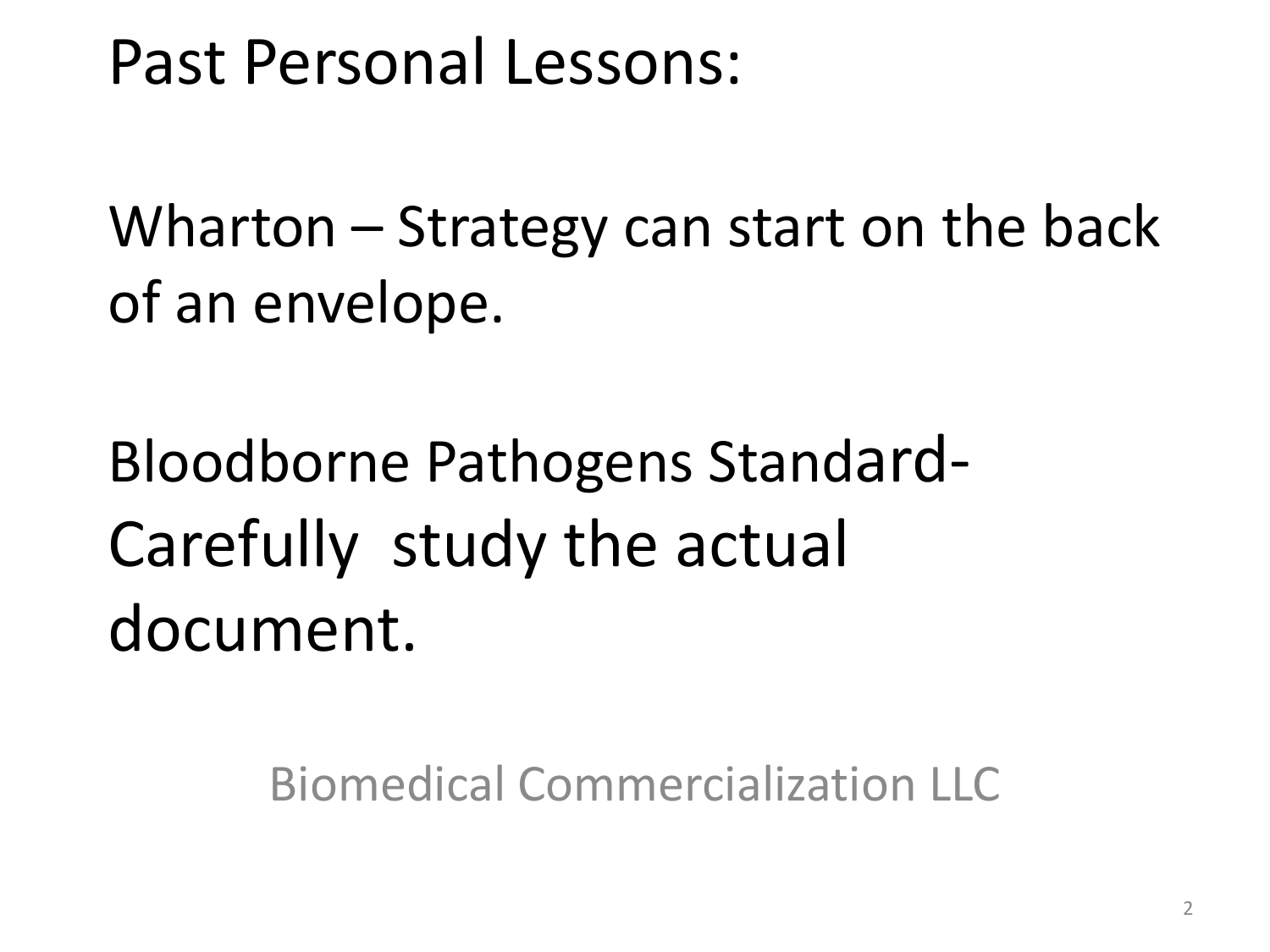## Conclusions: JOBS Act – Opens up new investor segments

Scenario planning should start now

Early stage companies need to demonstrate scientific, technical and management expertise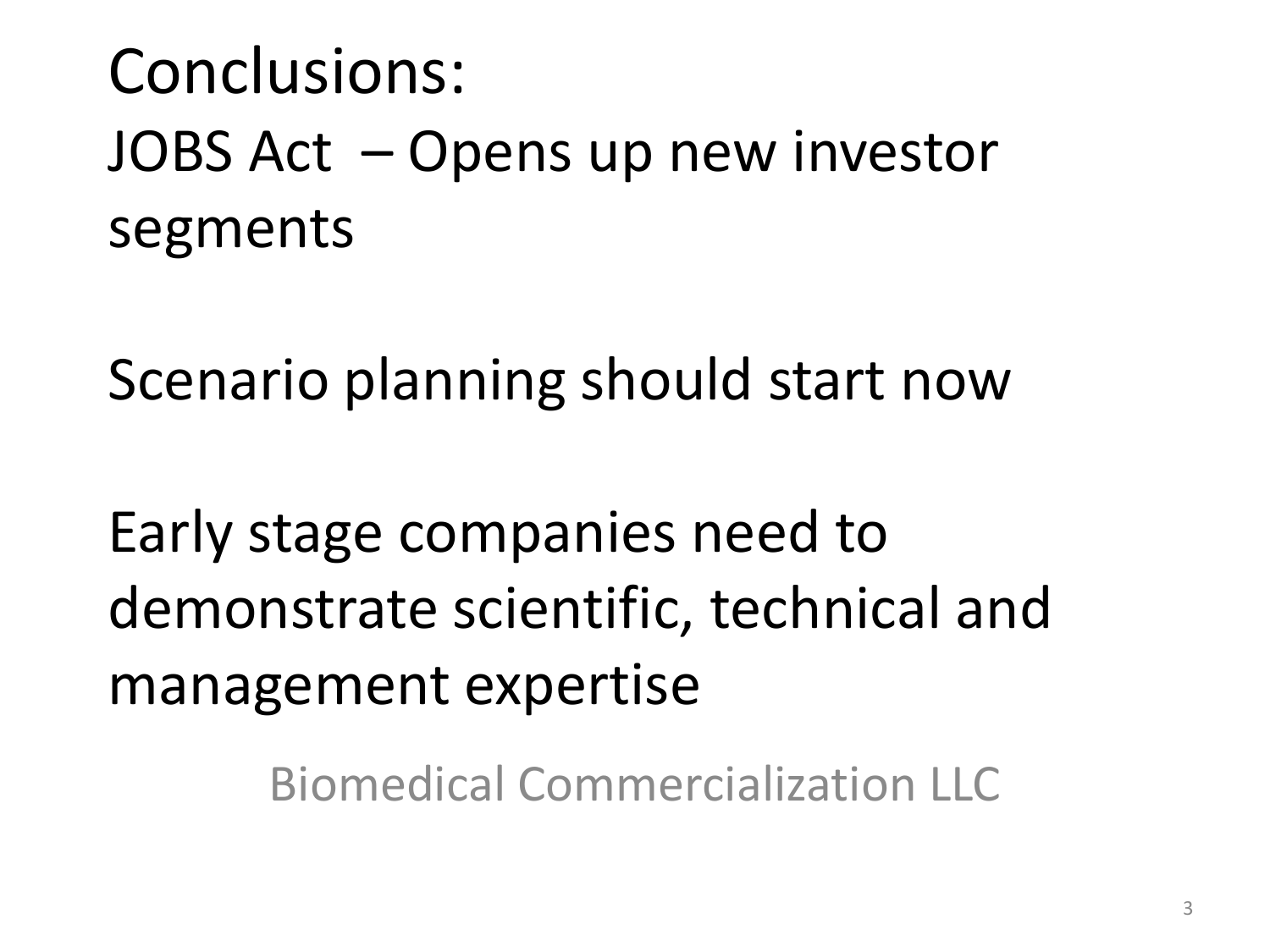#### SEC disclaimer on website:

## … please consult with an attorney who specializes in securities law …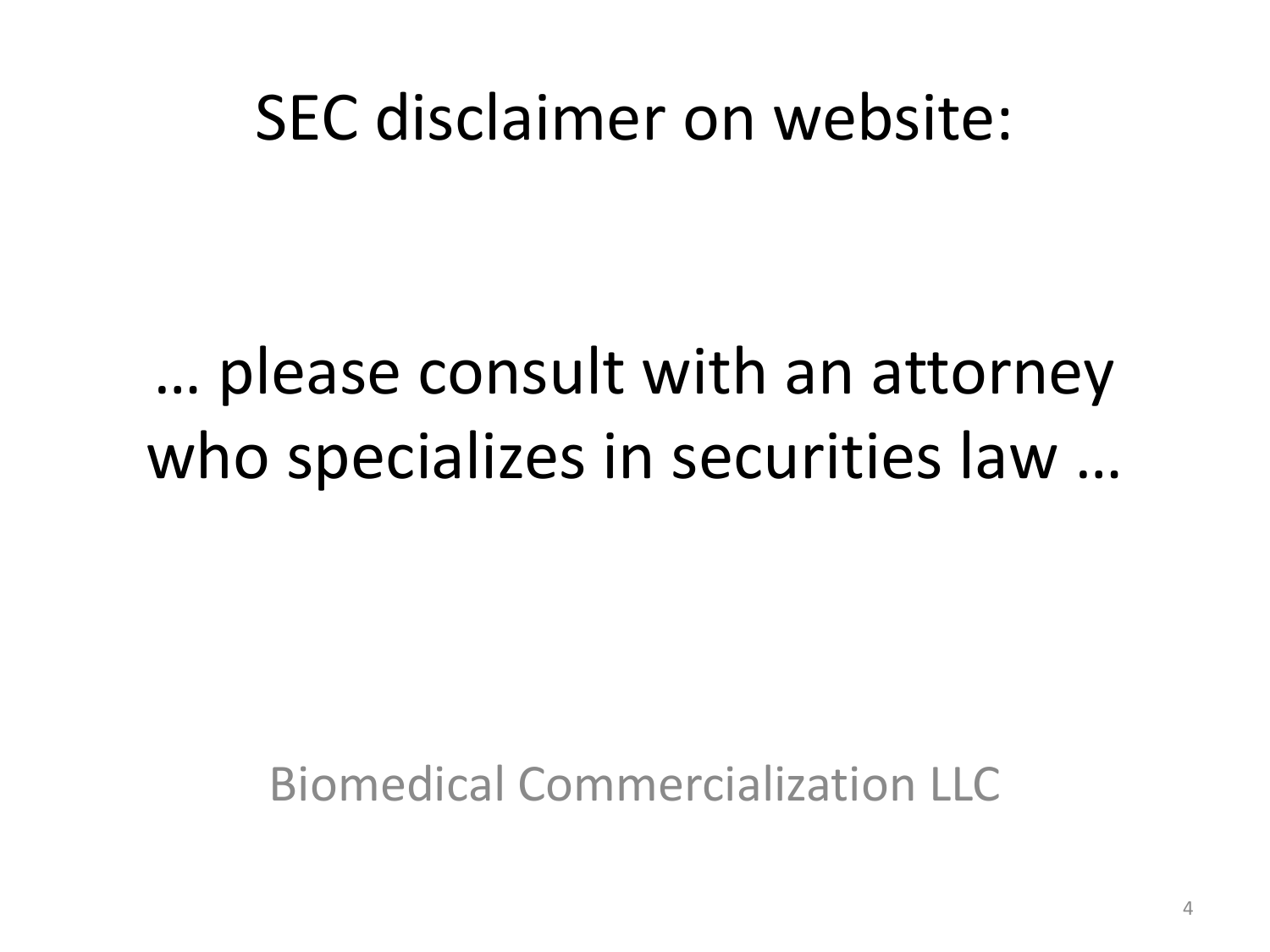### Train wreck : Neogenix Oncology

"The company has concluded that finders fees were paid to individuals and entities whom the company has not been able to confirm were registered as broker-dealers or otherwise licensed under state law to participate in the sale of the company's securities on a compensated basis."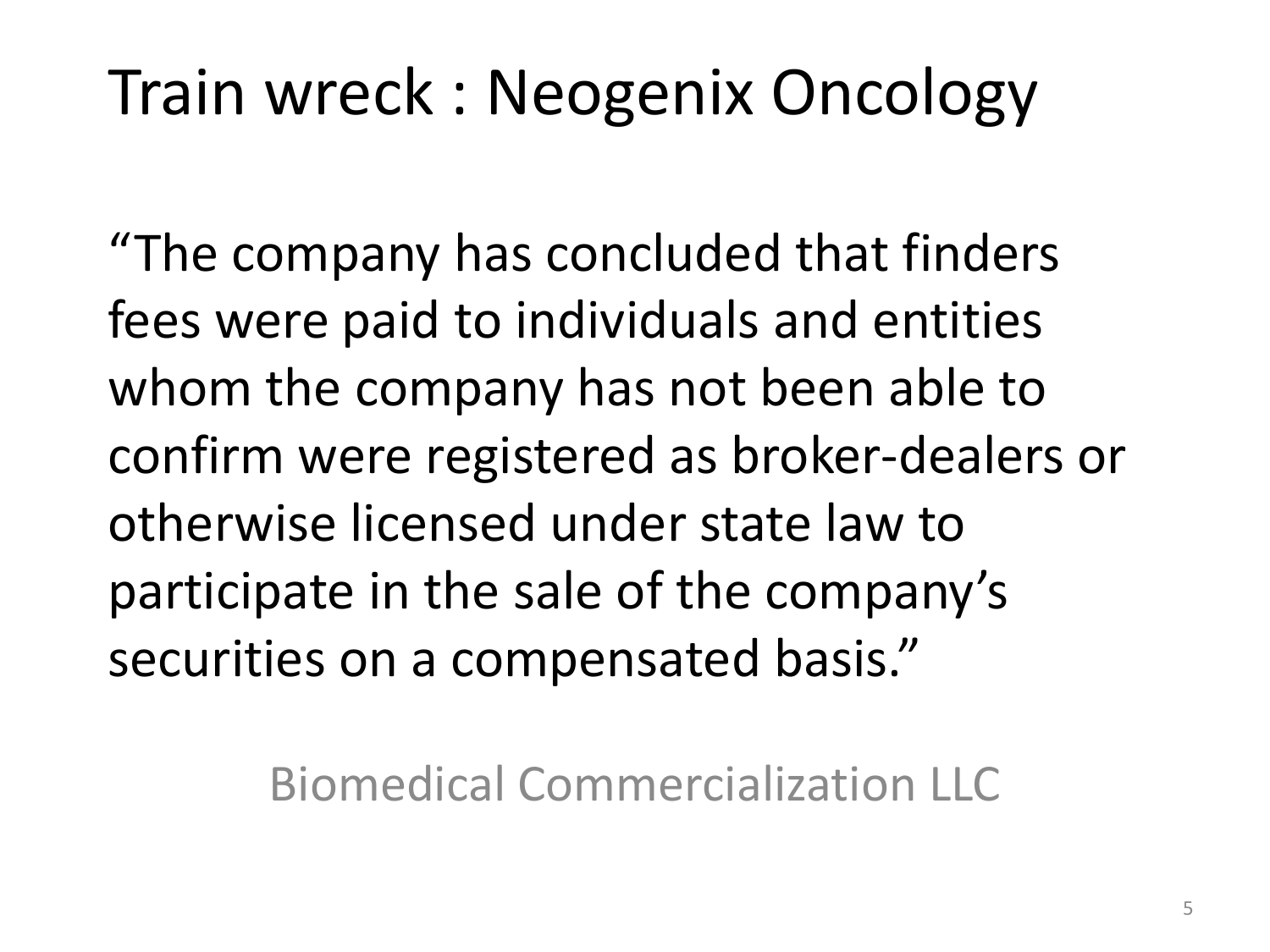#### Jumpstart Our Business Startups

Cut and pasted into: Securities Act of 1933 Securities Exchange Act of 1934 Investor Protection and Securities Act of 2010 Sarbanes-Oxley Act of 2002 …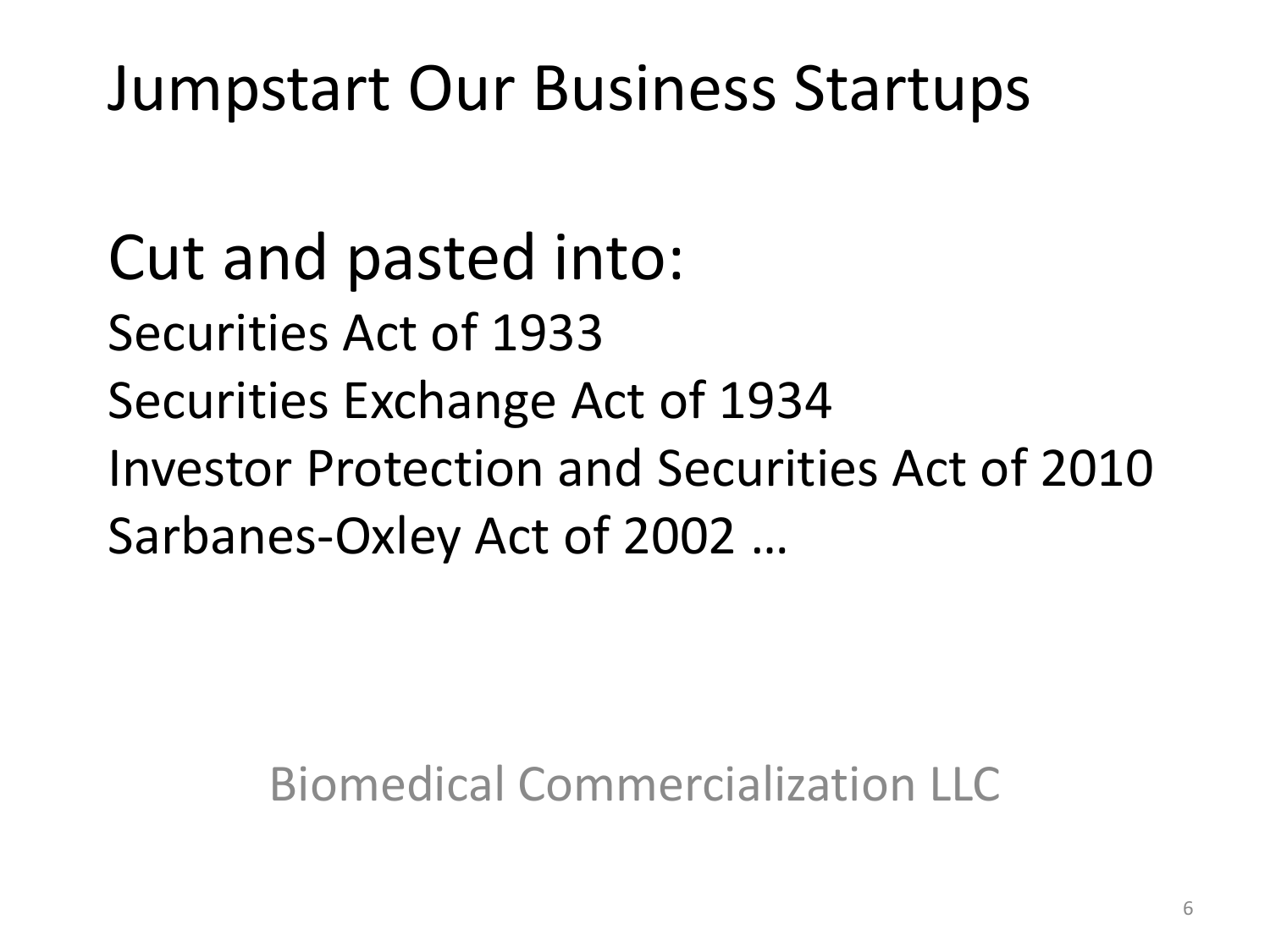#### Project based Crowdfunding:

Kickstarter - \$137,417 for a phone stand and \$134,236 for a stylus for writing on touch screens

# WSJ Feb. 7 '13 page D8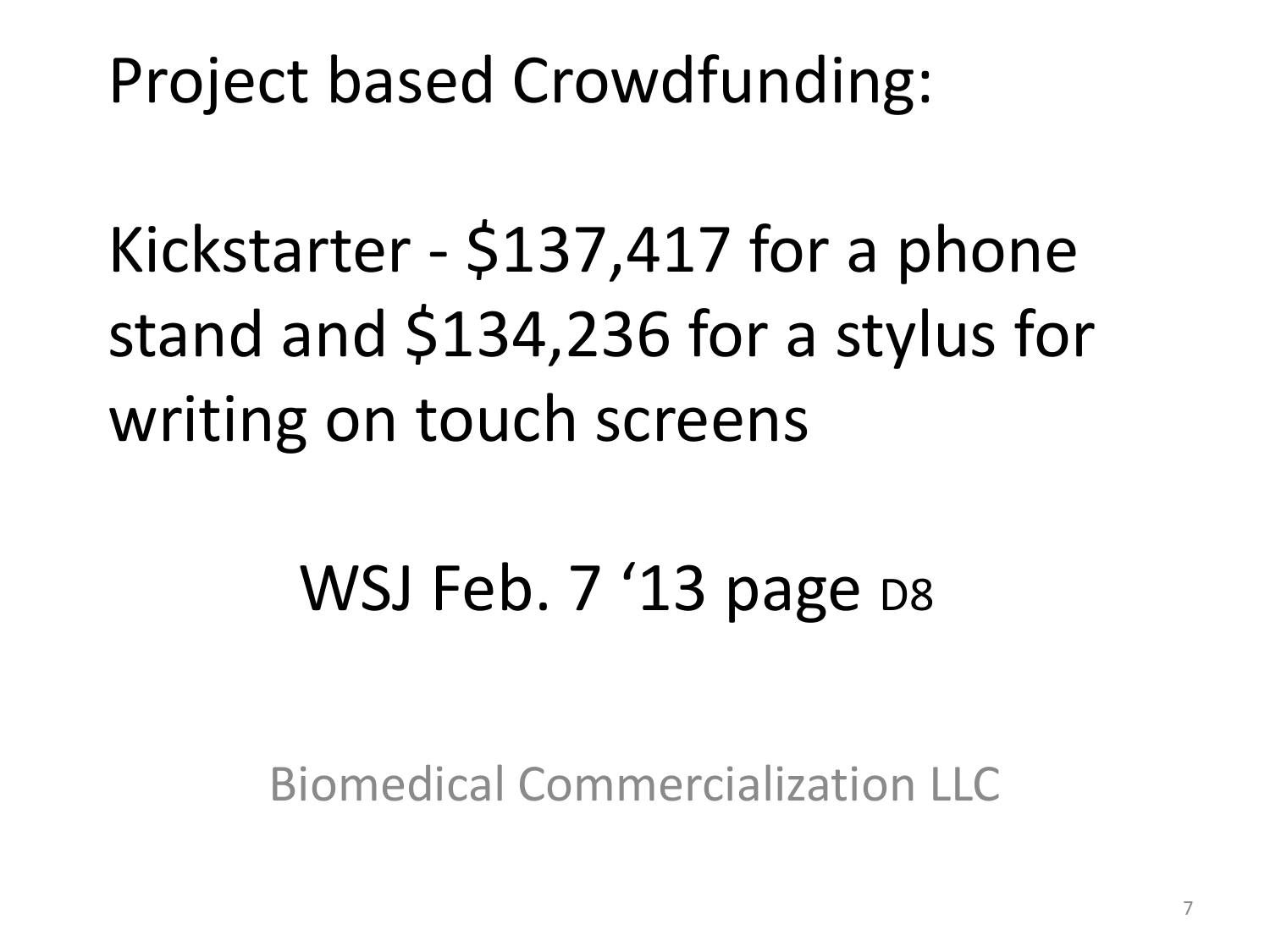# Example of registration under the Securities Act of 1933

#### Atossa Genetics Inc.

CIK 00014888039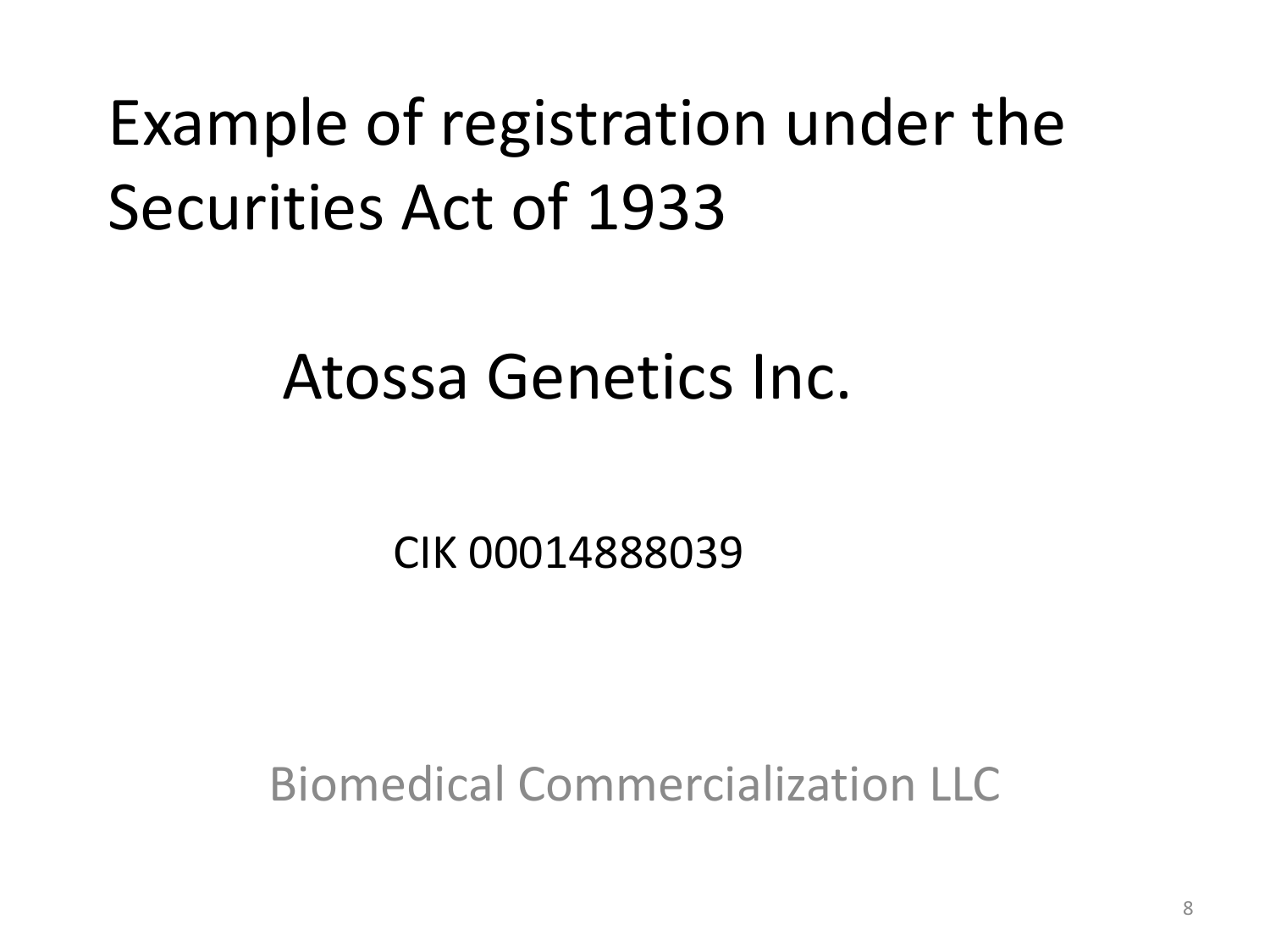## Exemptions from Registration:

Private offerings to a limited number of persons Offerings of limited size Intra state offerings Government Securities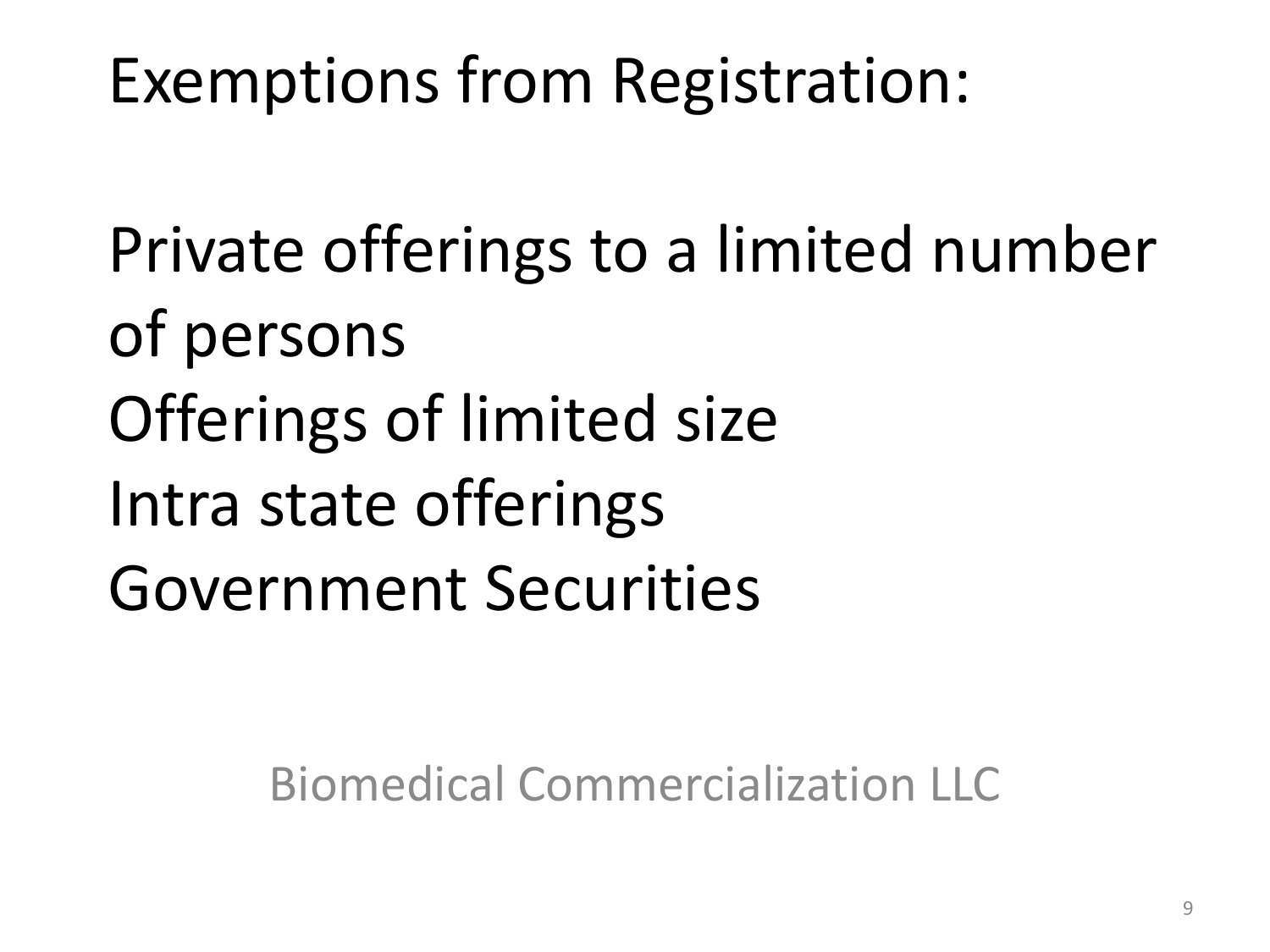Title III - Crowdfunding Short Title *"The Capital Raising Online While Deterring Fraud and Unethical Non-Disclosure Act of 2012*" NOT YET LEGAL Not more than \$1MM in a 12 month period preceding the transaction date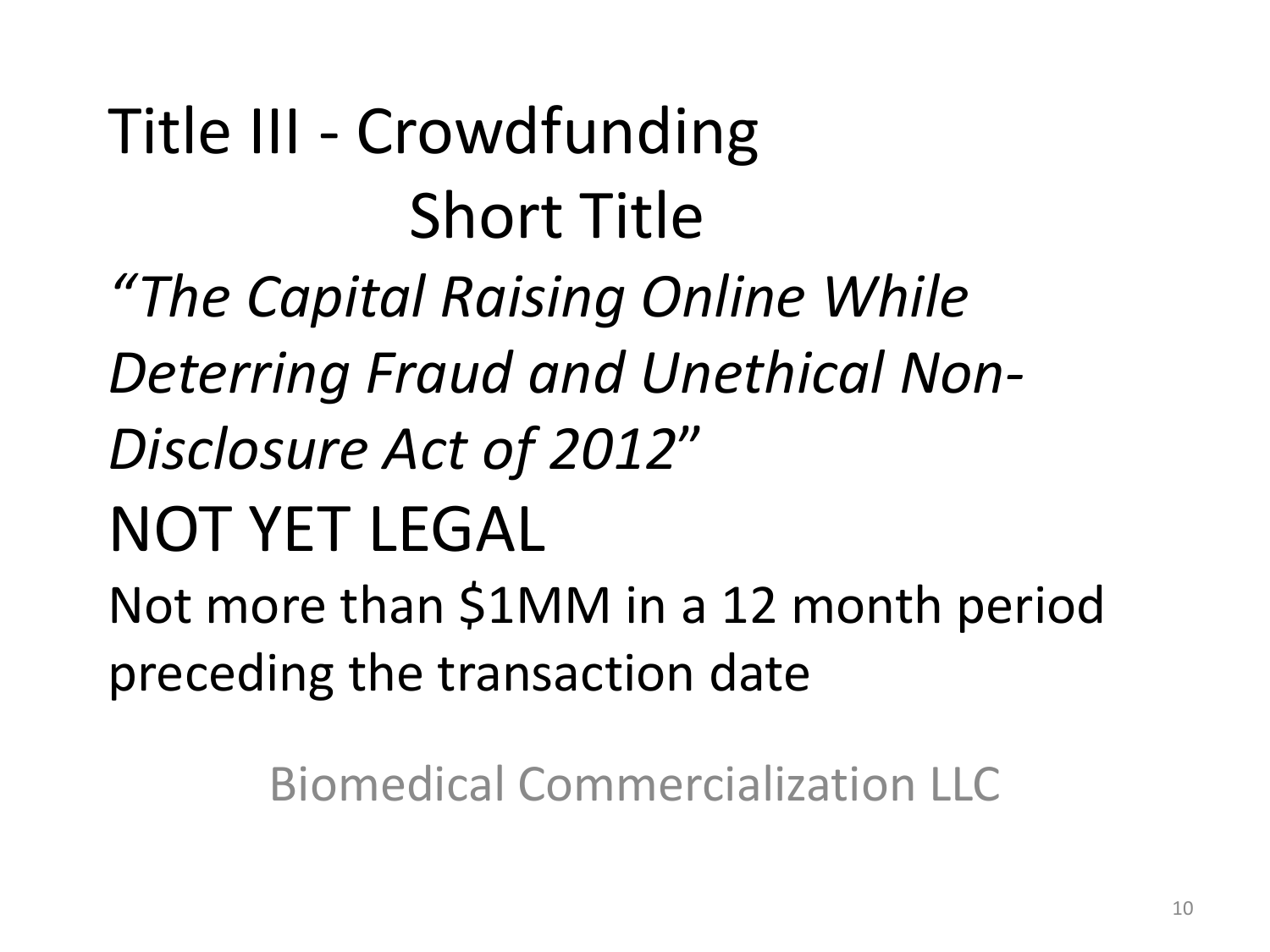Title III - Crowdfunding Some Portal/Broker Dealer roles: Explain risk of loss Determine if investor can afford Must Answer Questions Insure investor stays under his/her personal investment limit which ranges from \$2,000 to \$100,000 No success fees allowed!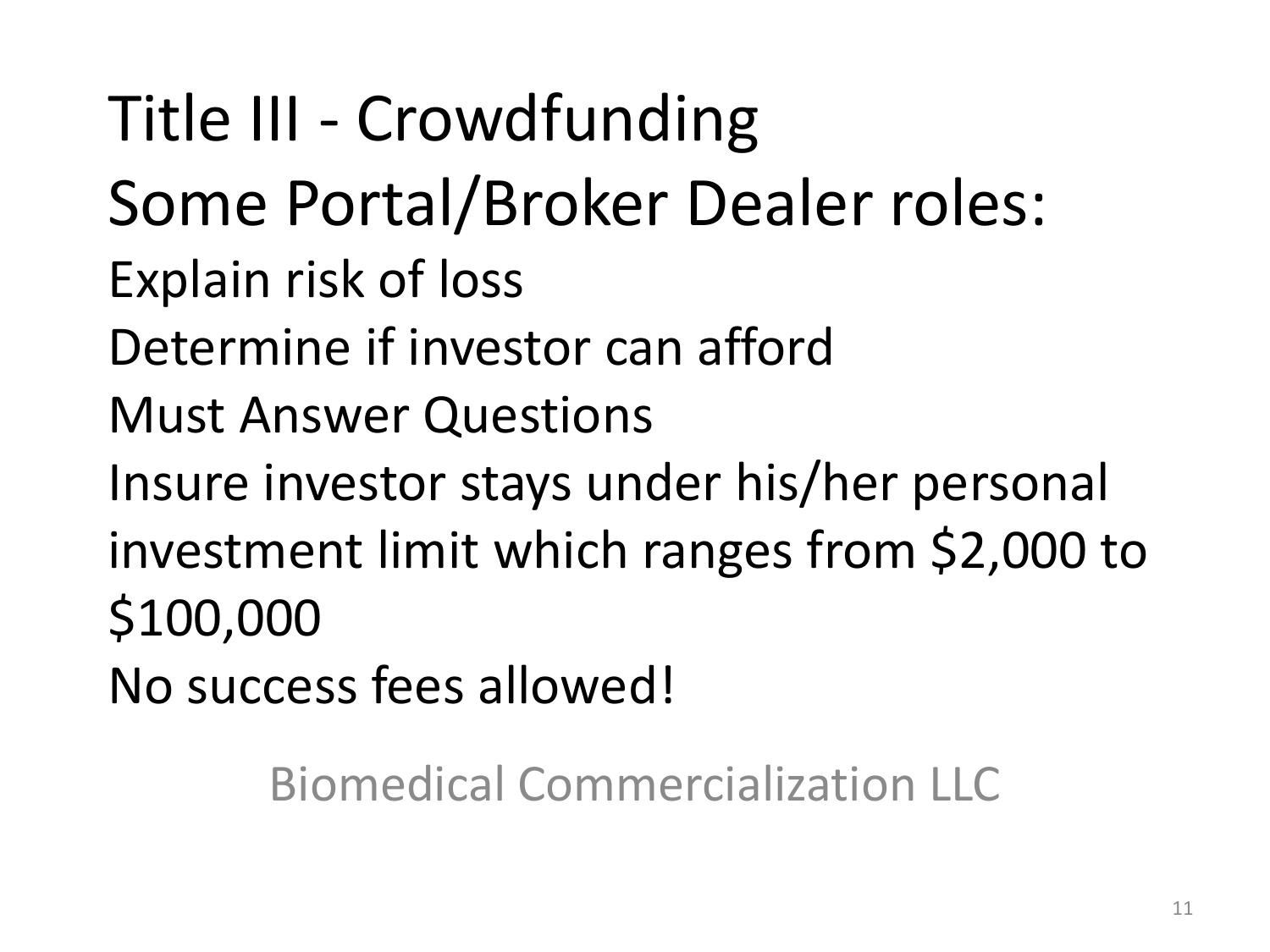## Title III – Crowdfunding Some things Issuer must address:

Terms and types of securities Limitations on rights, possible dilution Principal stockholder rights How valued today and future examples Minority ownership risks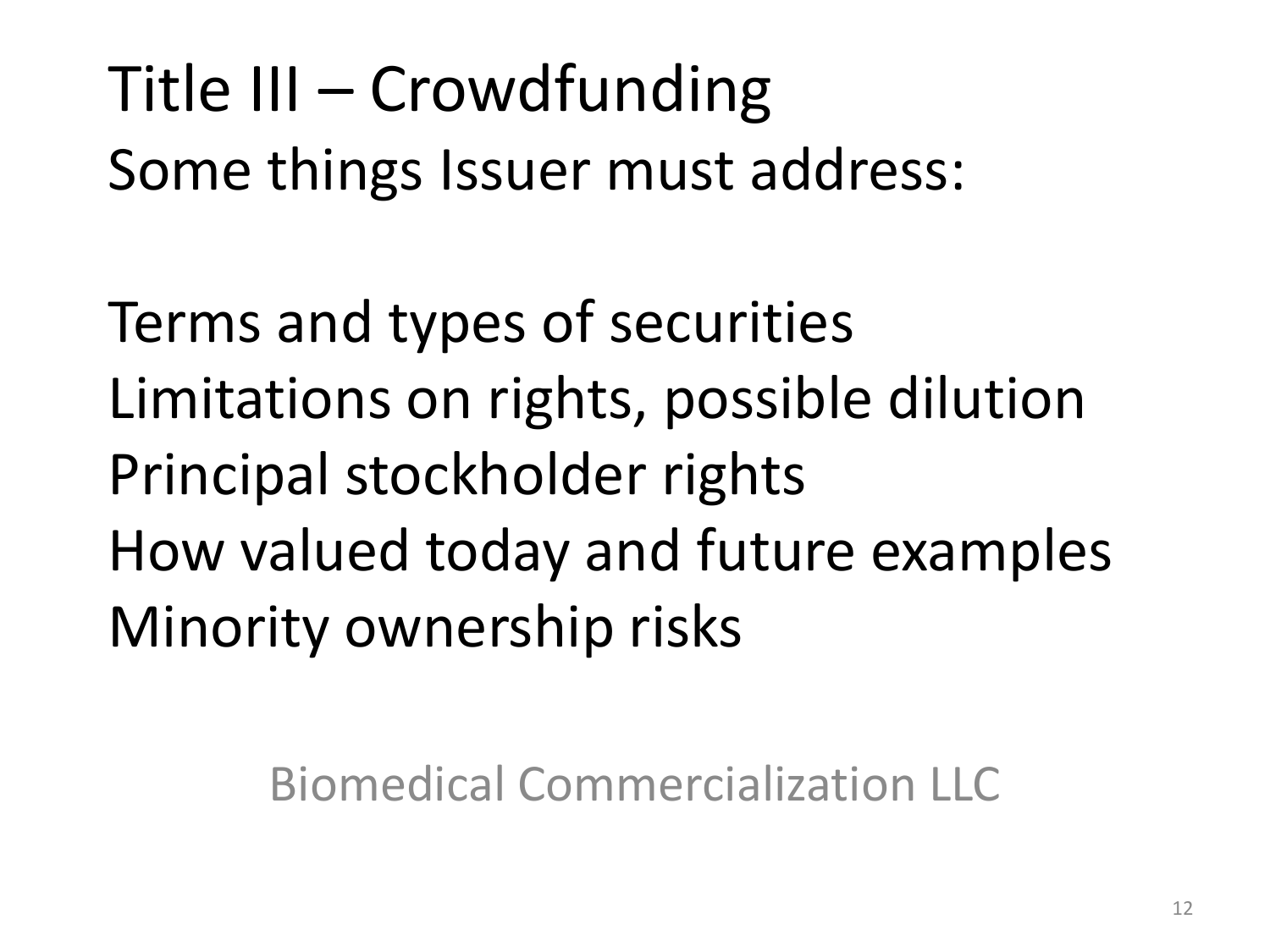# Title III - Crowdfunding Some things Issuer must address:

Provide anticipated Business Plan

For offering < \$100K tax and financials certified by principal executive

For offering > \$100K but <\$500K financial statements reviewed by public accountant

For offering >\$500K audited financial statements Biomedical Commercialization LLC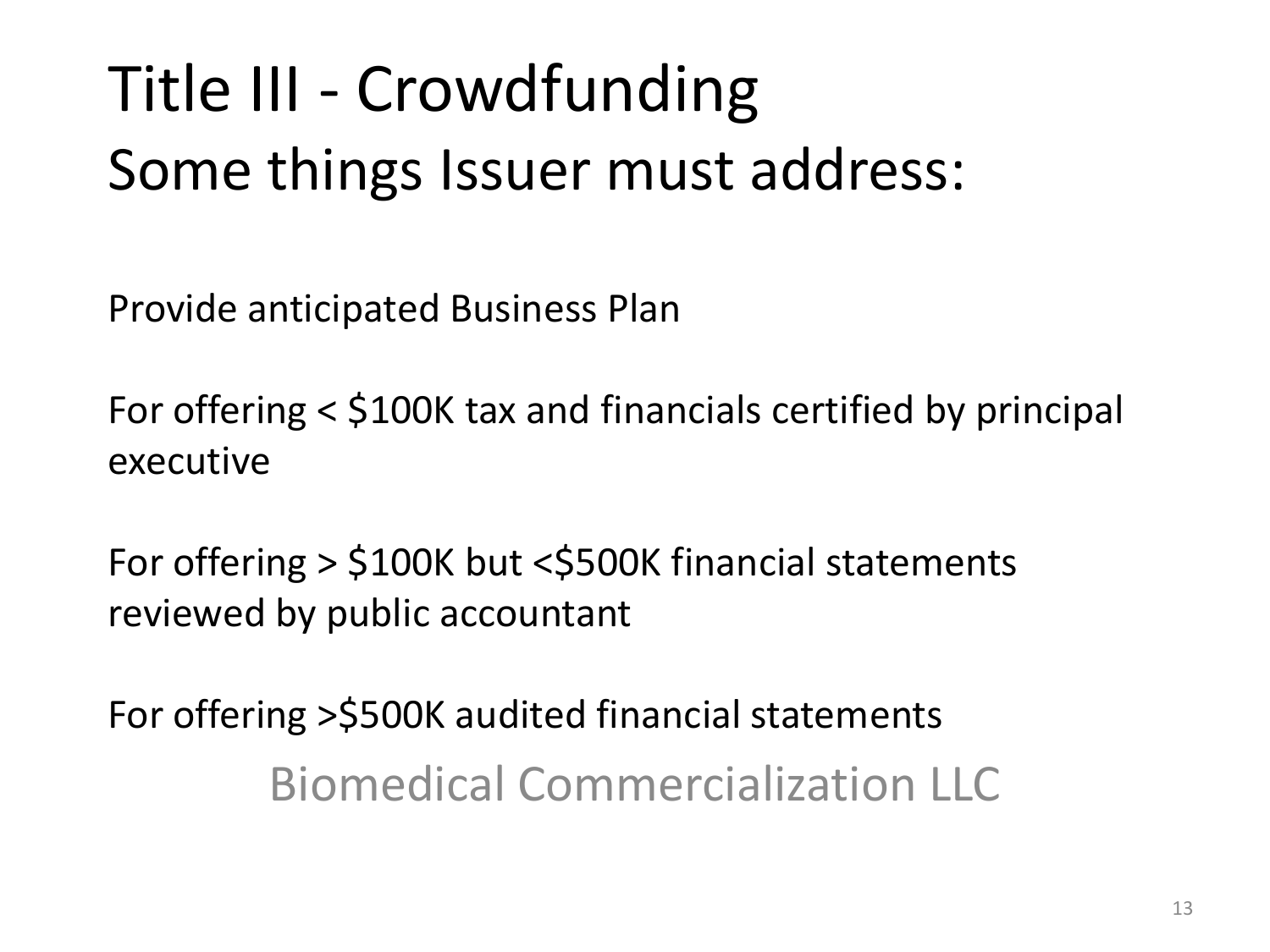# Title III - Crowdfunding Issuer requirements: Can't advertise terms of offering

At least annually file with SEC & provide investors reports on results of ops and financial statements

Issuer is liable for misrepresentation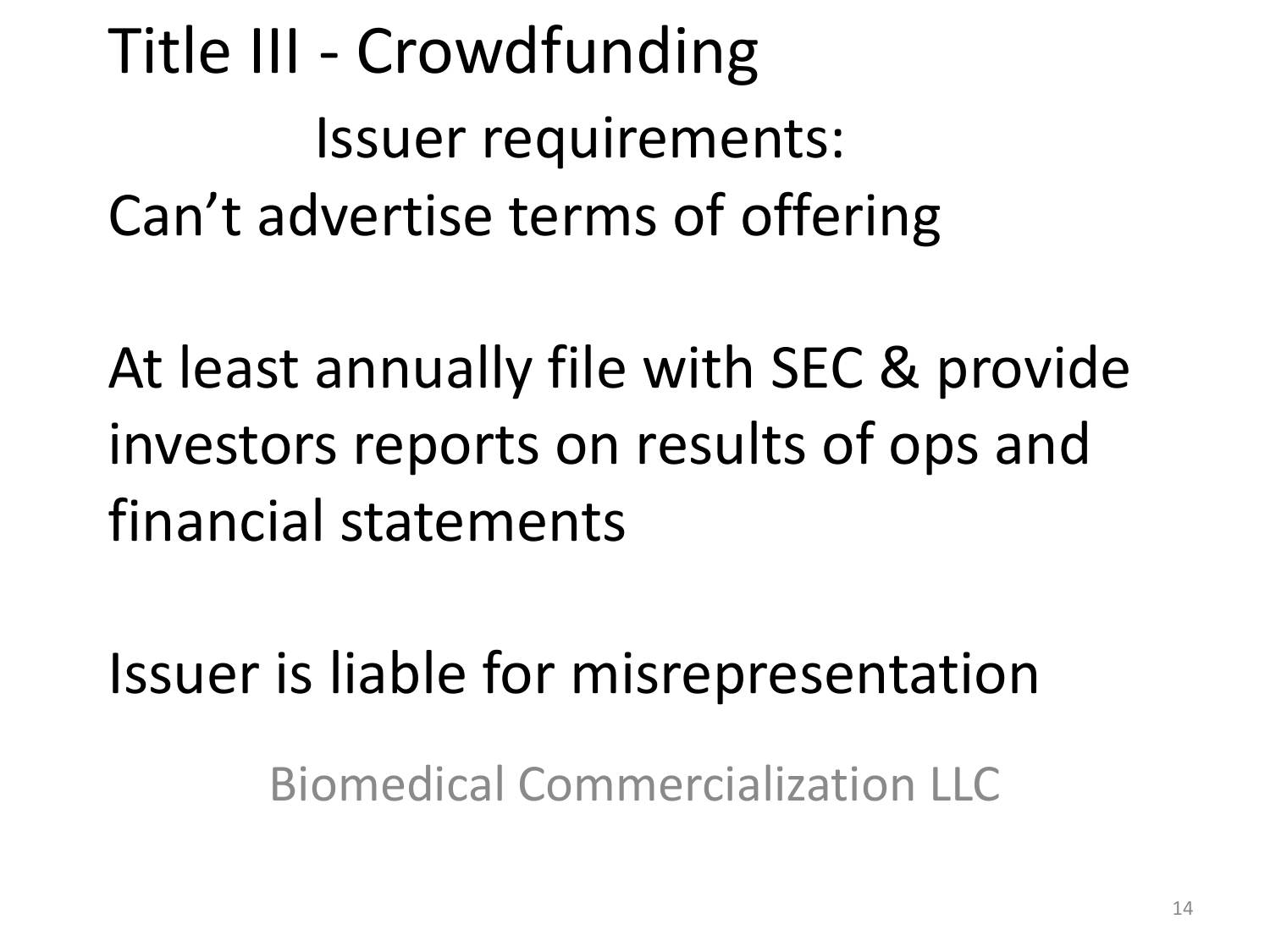Title II – Access to Capital for Job Creators Sometimes referred to as "Section 201"

"Prohibition against general solicitation or general advertising shall not apply to offers and sales of securities provided that all purchasers are accredited investors."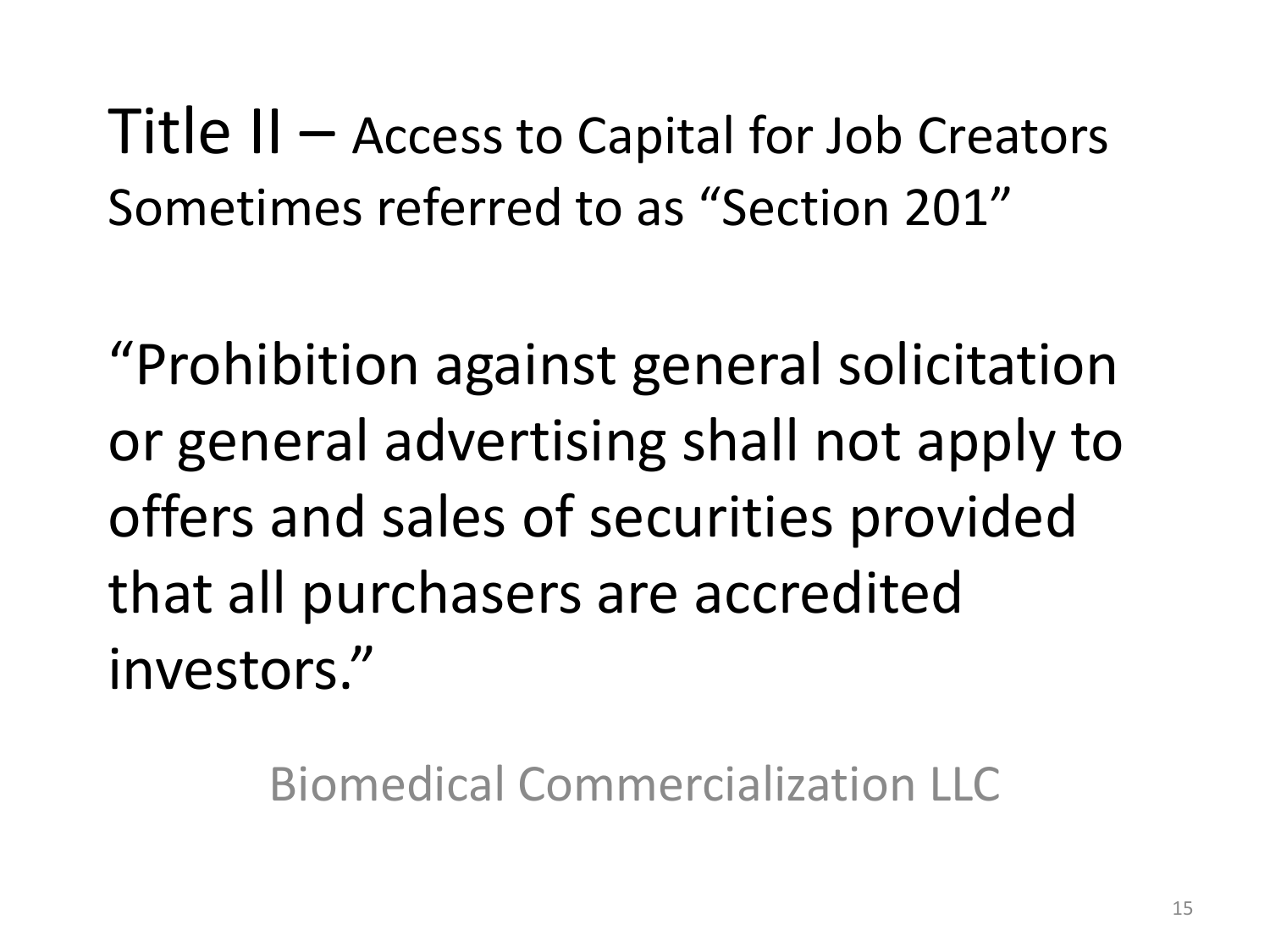# One of several Accredited Investor definitions:

A natural person with \$200K of annual income over last two years and expectation of the same in most recent year….\$300K if joint income …and in either case \$1MM in assets not including primary residence.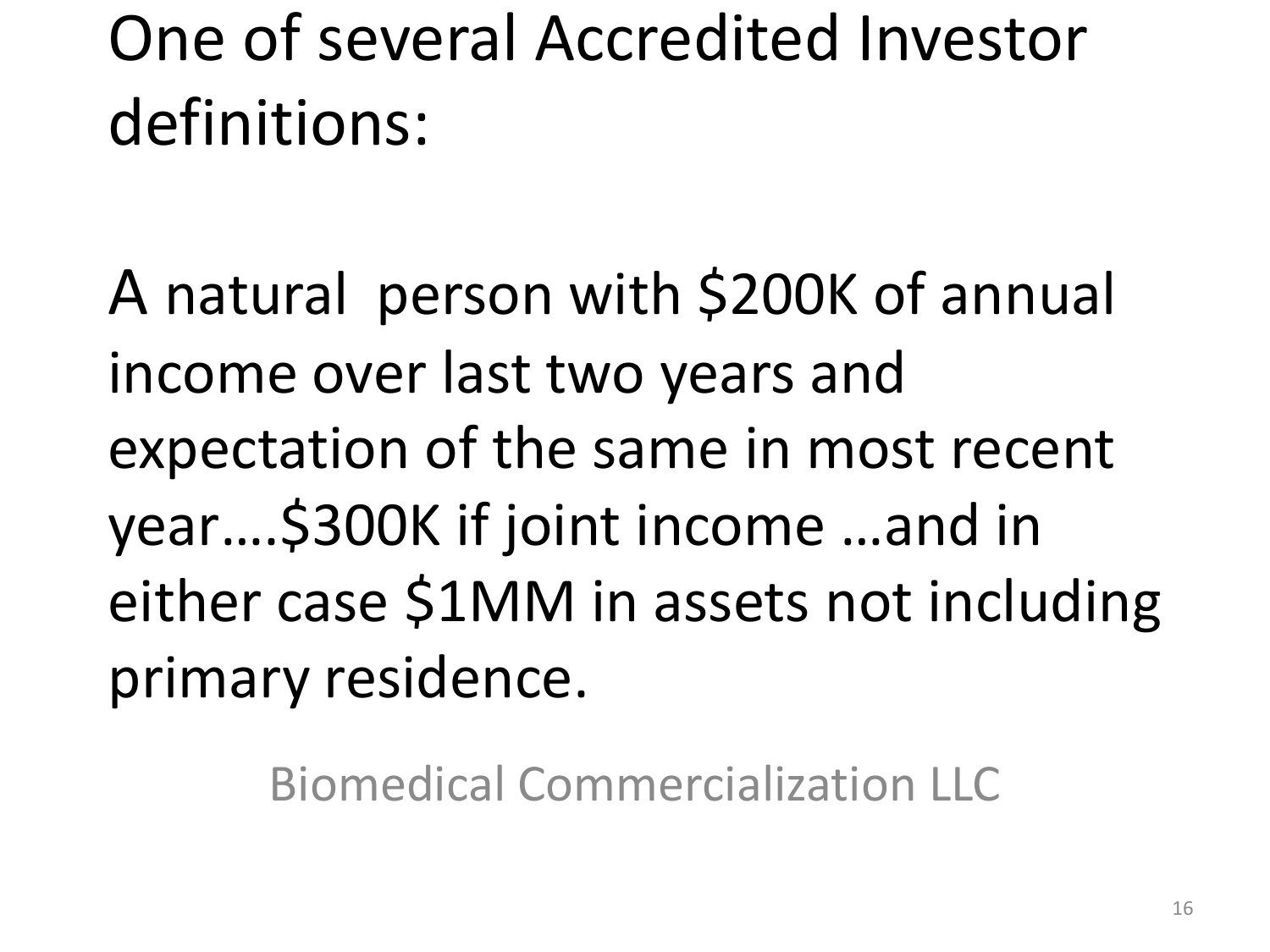Section 201 scenario planning:

Timing indeterminate while waiting for Mary Jo White's confirmation.

BIO is very positive.

Representative Patrick McHenry wants to move to an interim final rule. Biomedical Commercialization LLC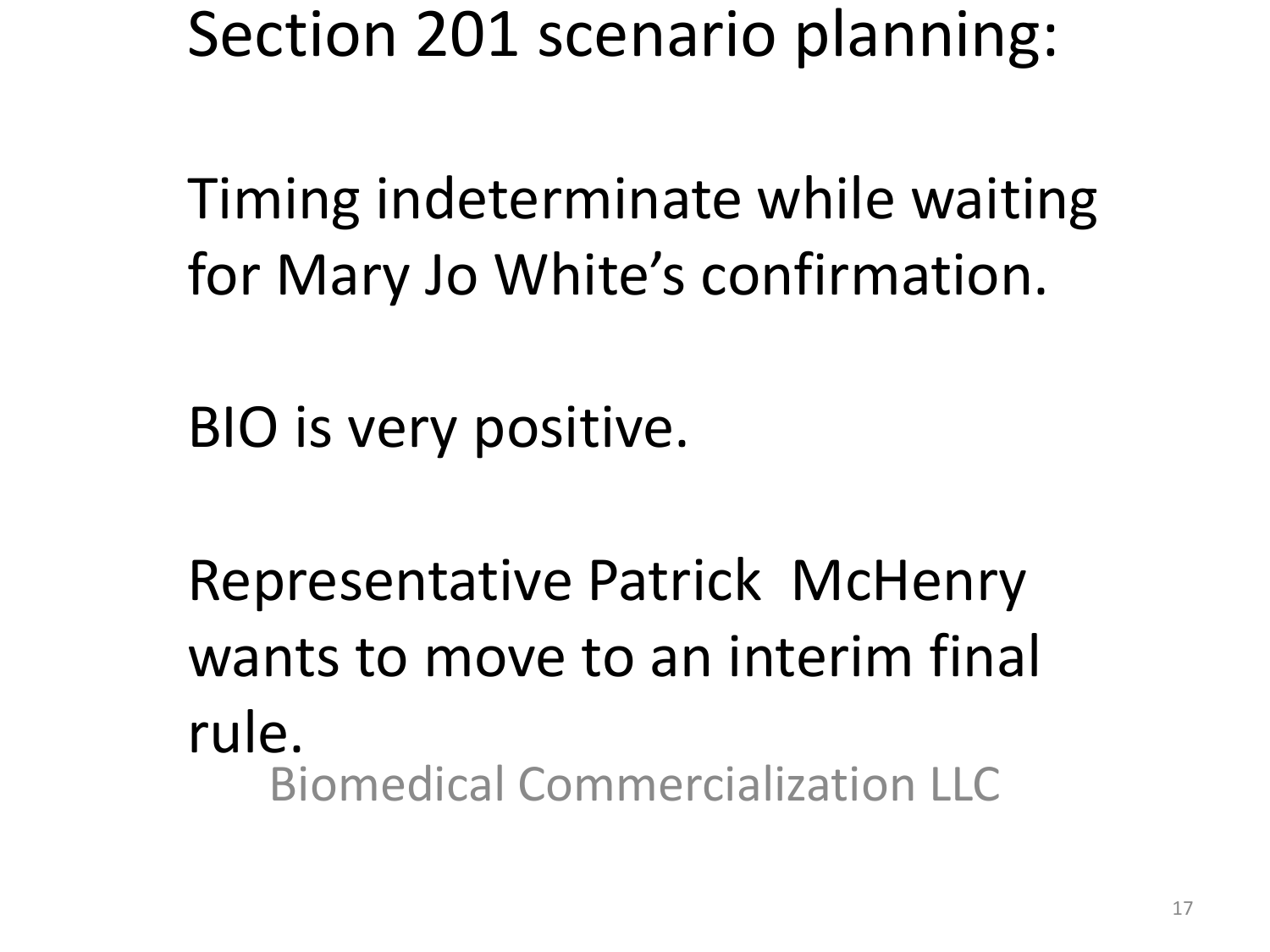#### "*For Startups, Culture Shouldn't be Overlooked*"

#### "Sharing a vision is a key to success"

#### WSJ Feb. 7 '13 page B6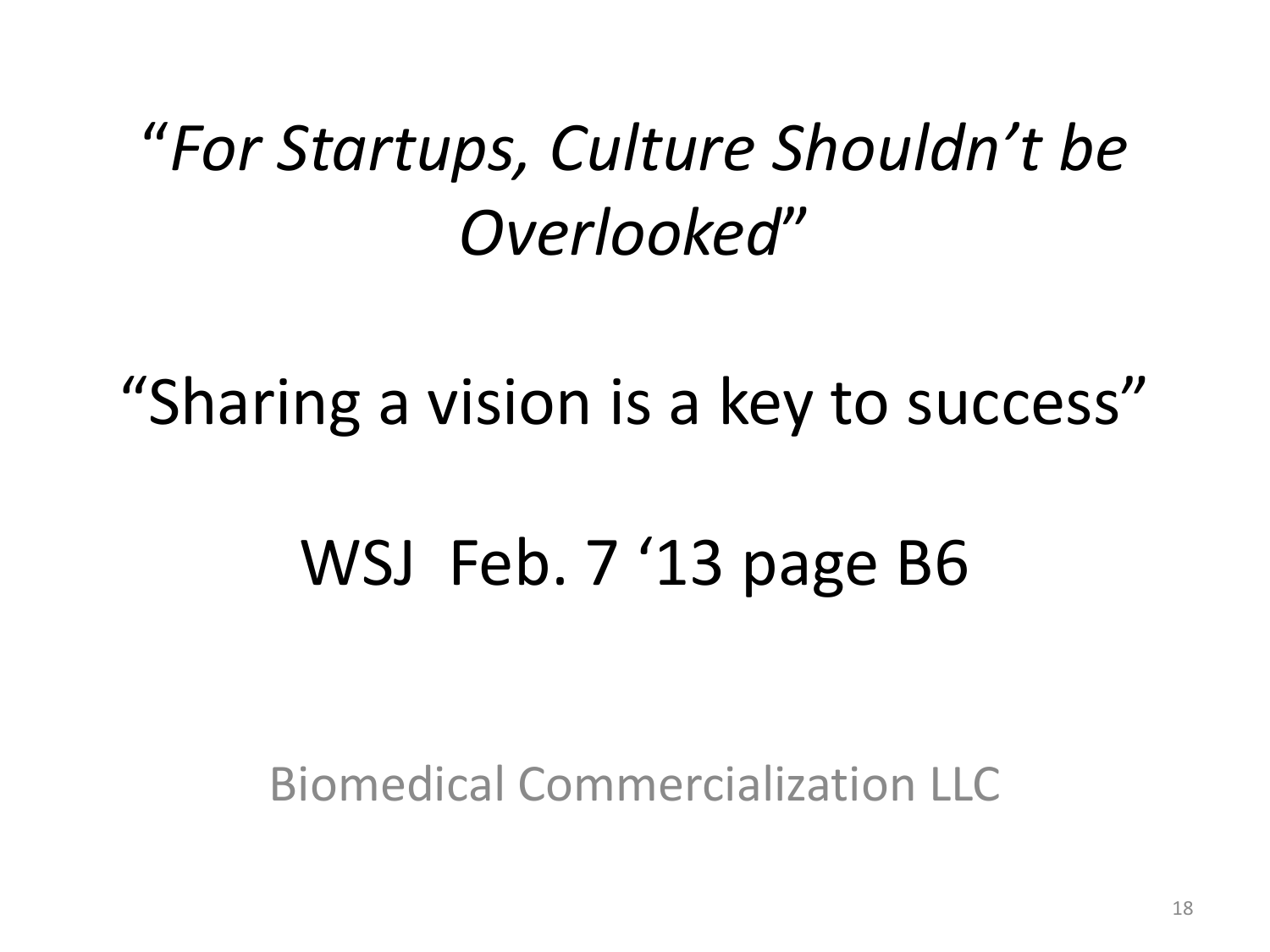#### Section 201 scenario planning:

Both investors and employees have a similar interest in financial reward

Strategic planning and Communication should emphasize milestone accomplishments in science, technology and management

My Reviews of 730 medical device websites indicates this is not the norm